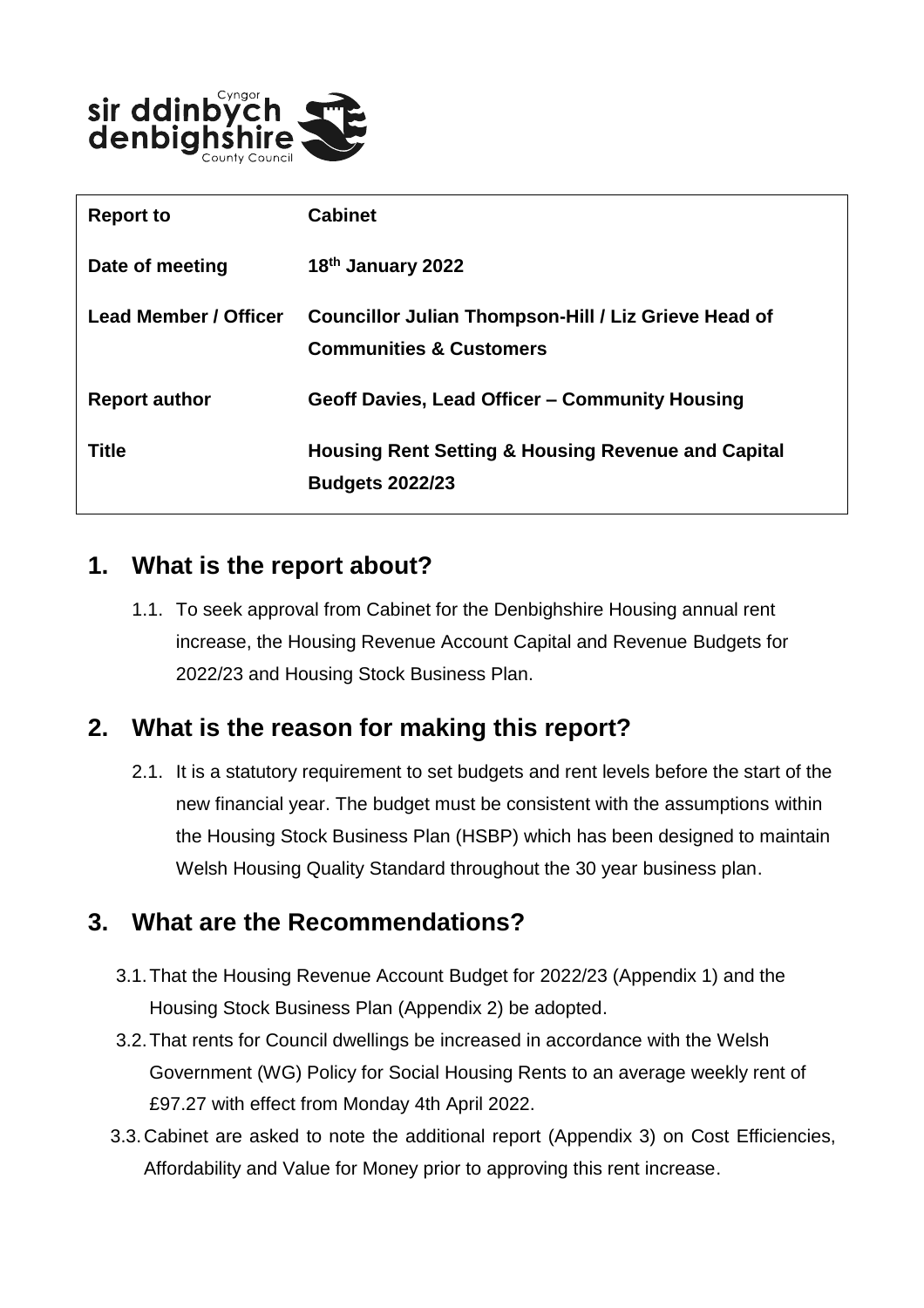3.4.That the Committee confirms that it has read, understood and taken account of the Well-being Impact Assessment (Appendix 4) as part of its consideration.

## **4. Report details**

4.1. The latest forecast outturn for the HRA for 2021/22 is detailed in Appendix 1, in line with the monthly monitoring report. Balances, at year end, are forecast to be £1,008m.

The proposed budget for 2022/23 is also detailed in Appendix 1. The budget has been calculated to ensure we can deliver our revenue services, the capital investment programme to maintain the quality standard of our homes and develop our new build programme.

We are anticipating significant additional costs in future years due to likely new decarbonisation standards for our existing stock. All social landlords in Wales are anticipating additional funding from WG to support any announcement on this however our income needs to keep pace with inflation in order for us to continue these levels of investment.

In addition, Local Authorities are now able to bid for Social Housing Grant (SHG) for new build programmes. Our current programme of 170 additional homes has been incorporated within the HSBP.

#### **Welsh Government Rent Policy**

Welsh Government developed a policy for social housing rents that will be applied consistently by all social landlords and reflect the type; size; location and quality of the Landlord's properties.

In December 2019 the Welsh Government announced a five year rent policy. The policy agrees an annual rent uplift to CPI +1% from 2020/21 to 2024/25 using CPI from the previous September but with Ministerial discretion if CPI exceeds 3%. For 2022/23, this has been agreed to be **3.1% CPI only**.

This means that: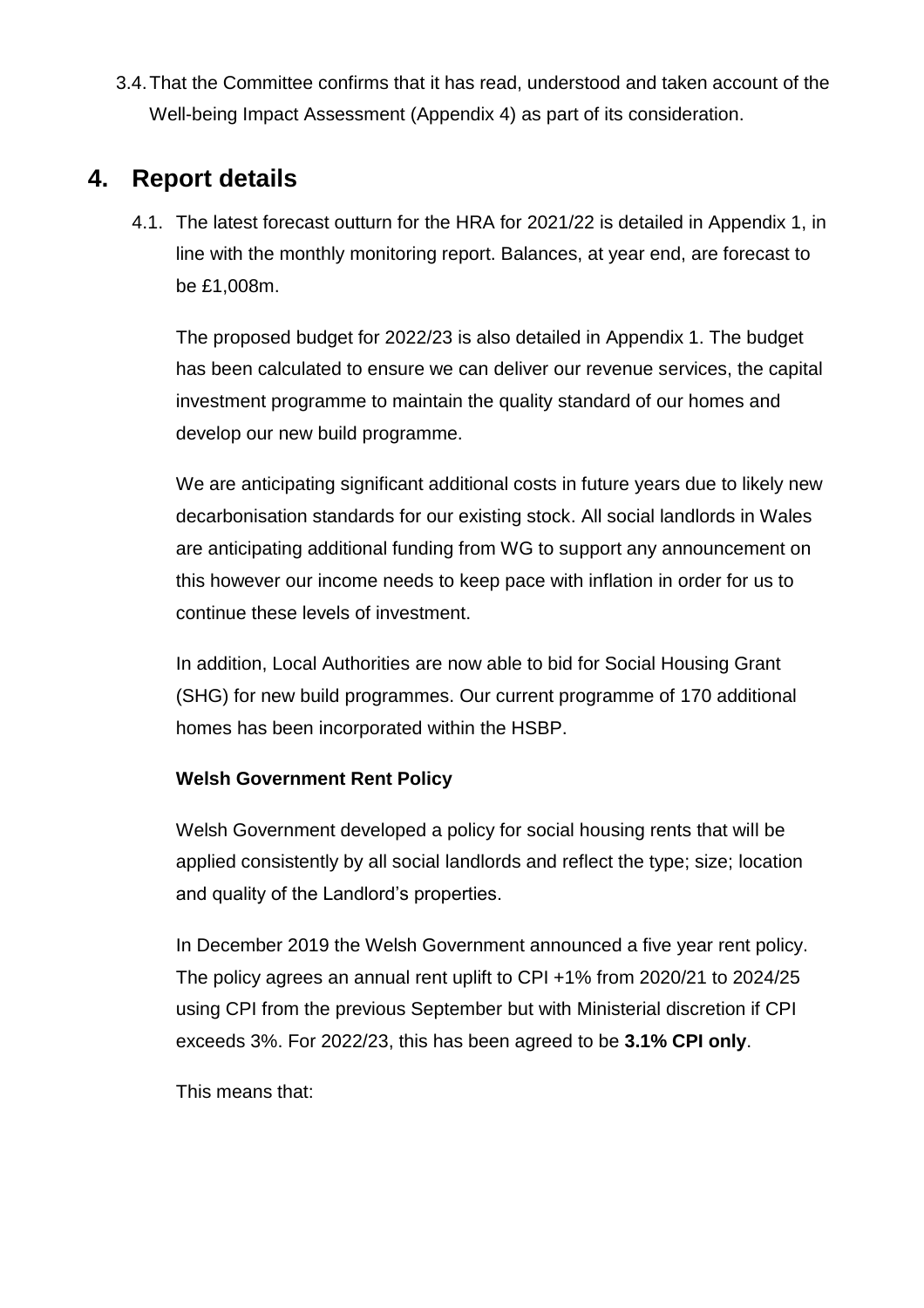- The overall total increase across all stock is 3.1%.
- The average weekly rent will be £97.27
- The average weekly rent increase will be £2.92

As part of the WG rent policy, the council will be required to ensure that any rent increase considers affordability for tenants, value for money and an assessment of cost efficiencies. Information on this is attached in appendix 3.

Whilst 2021 has been a difficult year for household finances and this will continue into 2022, we are satisfied that affordability of our weekly rents is reasonable. The increase is eligible for welfare benefit housing costs support of which 72% of tenancies are in receipt of. We have to keep pace with cost inflation and maintain our ability to invest in our housing stock, consider well managed growth through our new build programme and importantly provide services to support our households effectively.

#### **Housing Stock Business Plan (HSBP)**

As part of the budget process it is necessary to review the Housing Stock Business Plan and this is achieved through a due diligence exercise on an ongoing basis to review the assumptions used and to validate the robustness of the financial model. In addition the review undertakes a sensitivity analysis.

The current Housing Stock Business Plan assumes a minimum balance of £1m is maintained over the mid-term to mitigate against any future risks.

The HSBP maintains borrowing to fund capital works such as the new build and improvement programmes. The level of borrowing is closely monitored as this is related to annual capital financing costs. All council's in Wales have reached agreement with Welsh Government to remove the borrowing cap from HRA's as per the Deed of Termination of HRA Subsidy Voluntary Agreement 20th March 2019. This repealed the previously agreed cap introduced by the Housing Act 2014 settlement payment.

Local Authorities in Wales are still required by Regulation to have regard to the Prudential Code when carrying out their duties under Part 1 of the Local Government Act 2003. Therefore any borrowing undertaken by LHAs following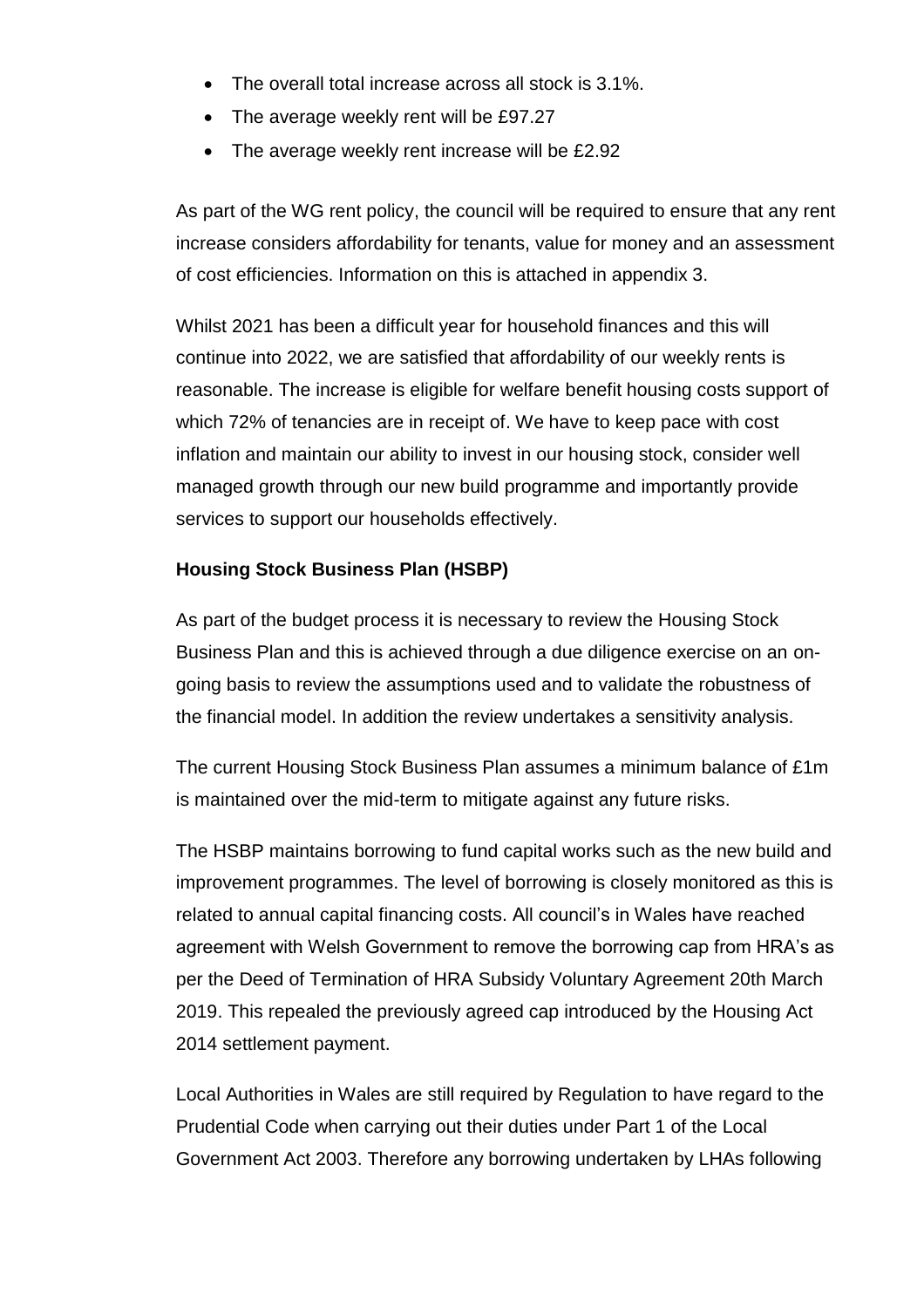the abolition of the borrowing cap will continue to be "unsupported" and any increase is for Local Authorities to manage within their existing resources.

Welsh Government are currently working with councils in Wales with HRA's, to determine and agree appropriate debt levels.

#### **Service Charges**

Service chargeable income collects actual costs for specific services and overall shows a slight increase over last year to £397k. Individual properties may be subject to a varied charge. As a result the average charge per property has increased to £2.23 per week (from £2.14 last year).

#### **Welsh Housing Quality Standard**

The Council achieved the Welsh Housing Quality Standard to all the Housing Stock in September 2014. Capital spend has been included in the HSBP which ensures sufficient resources are available to continue to maintain this standard over the 30 year plan.

The stock condition survey has identified repairs, maintenance and improvement costs for the next 30 years which have subsequently been built into the business plan and links to the Asset Management Plan.

## **5. How does the decision contribute to the Corporate Priorities?**

5.1. Housing is a Corporate Priority and the 5 year capital program will provide a boost to the local economy by maximising the local employment, training and supply chain opportunities for local people and businesses.

# **6. What will it cost and how will it affect other services?**

6.1. The Housing Revenue Account is ring fenced and costs of implementation are covered by income through rents and service charges.

## **7. What are the main conclusions of the Well-being Impact Assessment?**

7.1. The Council appreciates that any increase in weekly rent could have an impact on some of our customers' ability to meet their weekly commitments.